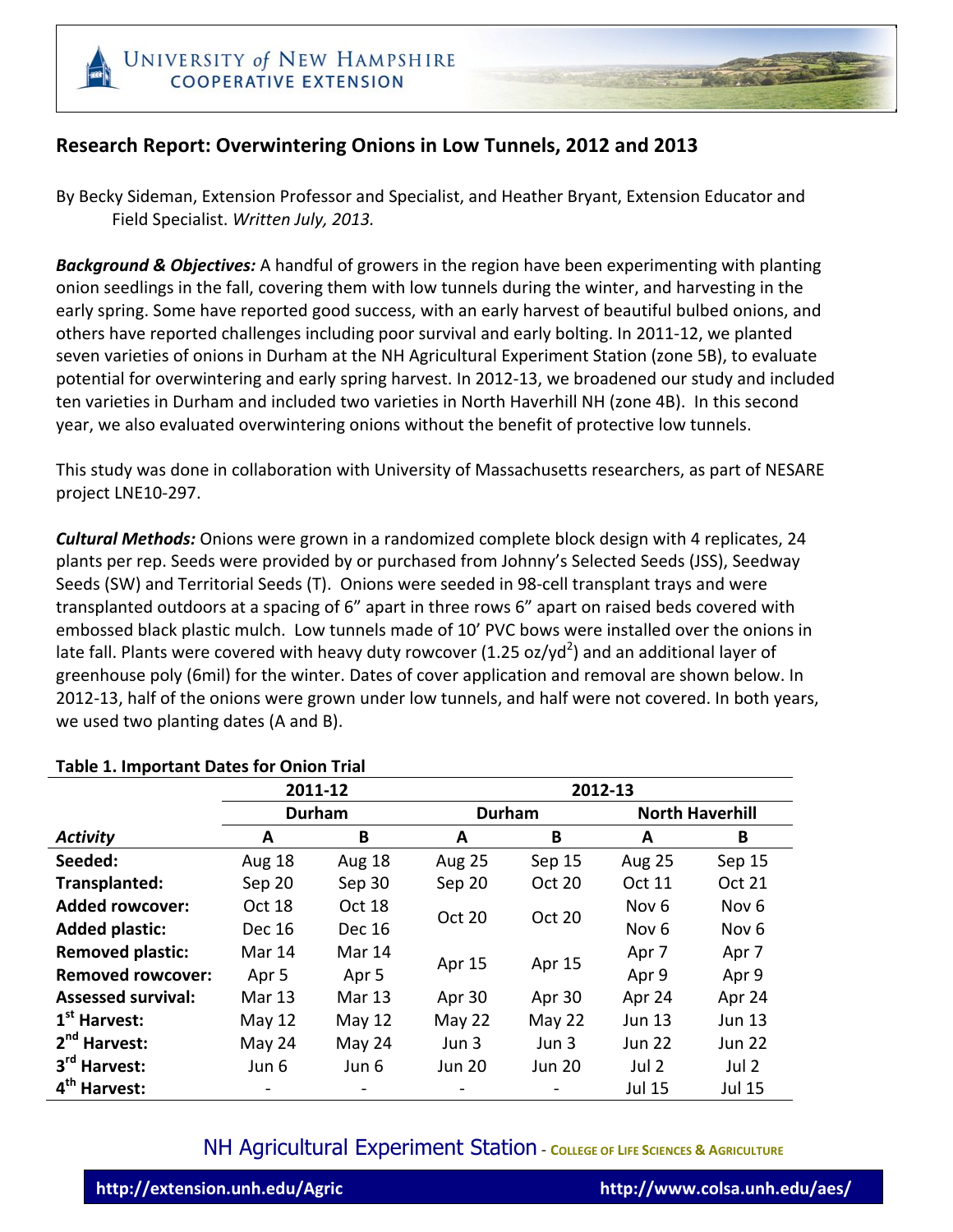#### *Data+Collected:*

In early spring, plant vigor (number of intact leaves) and percentage of overwinter survival were measured. As soon as onions were sufficiently bulbed to be considered harvestable, subsamples of 6 plants were harvested from each plot. Subsequent harvests were made at 2-week intervals. Bolting and bulb size were measured at each harvest.

#### *Results:*

1. **Low Tunnel Environment.** The low tunnel covered with 1.25 oz/yd<sup>2</sup> rowcover and 6 mil plastic provided substantial temperature protection compared with outdoor temperatures.

|         |                 | Minimum Air Temp |                 | Minimum Soil Temp |
|---------|-----------------|------------------|-----------------|-------------------|
|         | <b>Outdoors</b> | Low Tunnel       | <b>Outdoors</b> | Low Tunnel        |
| 2011-12 | $-9.6 °F$       | 13.8 °F          | 20.7 °F         | 34.8 $^{\circ}$ F |
| 2012-13 | $-3.5$ °F       | 7.5 °F           | 20.0 °F         | 32.0 $^{\circ}$ F |

Table 2. Winter Low Temperature Protection by Low Tunnel in Durham NH.

While air and soil temperatures fluctuate widely inside as well as outside the low tunnel, the minimum temperatures reached in the low tunnel are much warmer than outdoor temperatures. Notably, the soil temperature inside the soil tunnel never went below freezing. **The low tunnel is a** protected environment, and any conclusions about our results should take this into account.

In 2012-13, we grew overwintering onions outside the low tunnel (uncovered) as well as inside the low tunnel. While onions survived unprotected in both sites, the survival and spring vigor were much lower without the protection of the low tunnel. For example, in Durham, survival ranged from 30-44 % outside the low tunnel, and 62-88% inside the low tunnel. Unexpectedly, survival of unprotected plants was better in the colder site, N. Haverhill (80-85% outside vs. 93-98% inside the low tunnel). This may have been because the colder site was more protected (surrounded by trees, in a slight depression) or because of extended snowcover.

- 2. *Onion Survival.* In low tunnels, all varieties survived the winter equally well. In 2011-12, survival was over 97% for all varieties. Survival was a bit lower in 2012-13, ranging from 62-88% for all varieties in Durham, and 96-98% in N. Haverhill.
- 3. *Onion Plant Vigor.* In spring of the 2011-12 season, varieties differed in terms of plant vigor. The varieties Keepsake, T-420 and TopKeeper were significantly taller and/or had more intact leaves than the two least vigorous varieties, Walla Walla and Winter White Scallion. Bridger and Hi-Keeper were intermediate. We assessed vigor for only a subset of varieties in 2012-13. We found that vigor was greater for the earlier fall planting than for the later planting, and for onions that had been under low tunnels than for those that had been outside.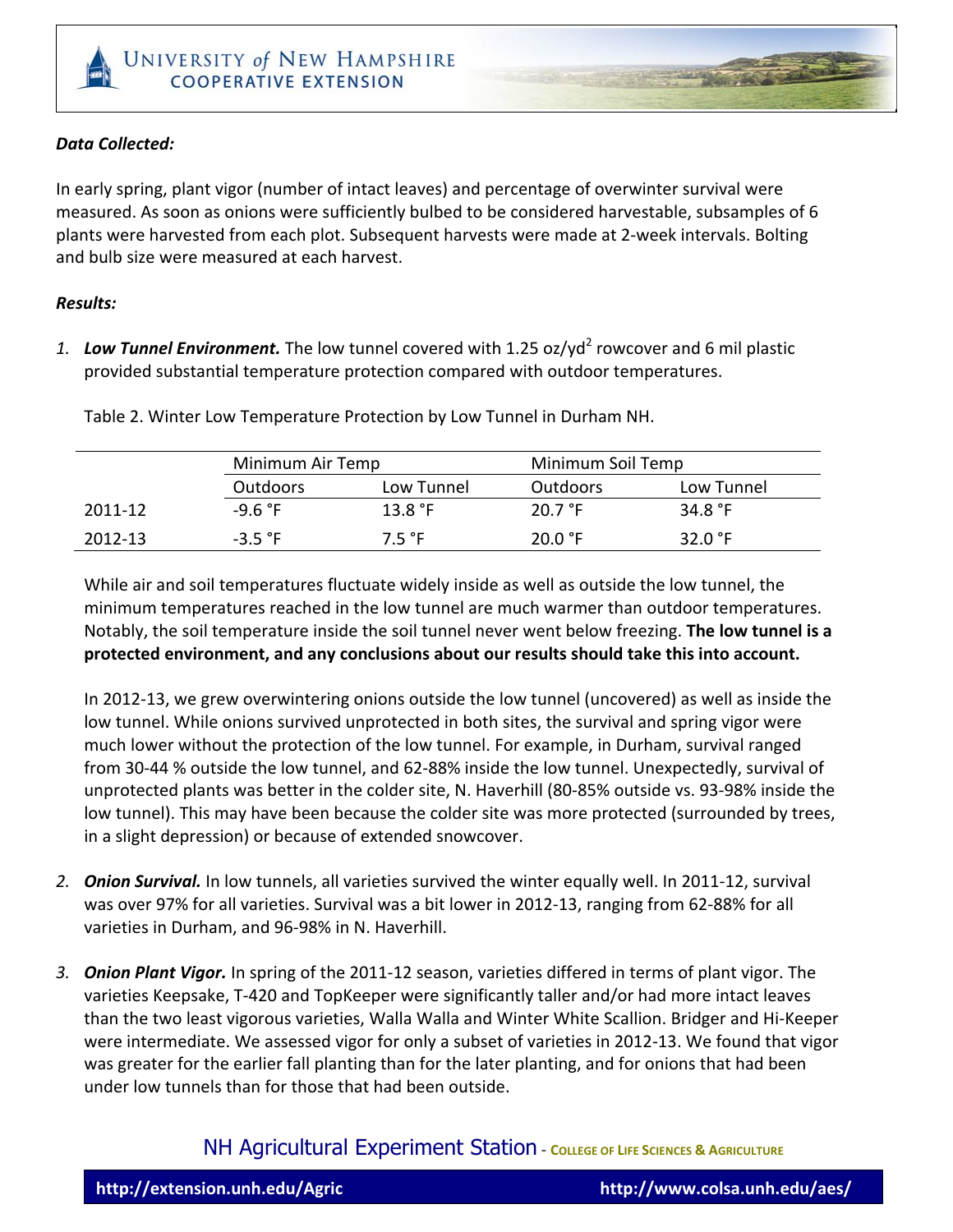4. **Bolting.** Bolting is triggered by a vernalization period (exposure to prolonged cold temperatures) once the plant has reached 4-6 true leaves. By late April in both years, flower stalks (scapes) were evident on some plants of several varieties. On bolted plants, scapes were evident in the center of the bulb as a small pithy core. For later harvest dates, bolting rendered bulbs unmarketable because it reduced bulb size and because the majority of the bulb was the large pithy scape.



Onion cross-sections at various stages of bolting: a) non-bolted - no scape visible, b) early bolting – small scape visible, and c) late bolting – enlarged scape in center of bulb.

The percentage of bolting was higher in the first year (2011-12) than in the second year (2012-13), across all varieties. In both years, the earlier fall planting showed a higher percentage of bolting than the later planting.

By harvest time, varieties showed significant differences in percentage of bolting. In 2011-12, Walla Walla had nearly 100% bolted plants, significantly more than all other varieties except Hi Keeper, which averaged 69% bolting. In 2012-13, Walla Walla showed much less bolting (5%), but the red cultivars Red Bill, Red Wing, and Cabernet all had over 20% bolting. Virtually no bolting was observed in the N. Haverhill experiment in 2012-13.



### **Percent Bolted Plants of Overwintered Onion Cultivars, Durham NH**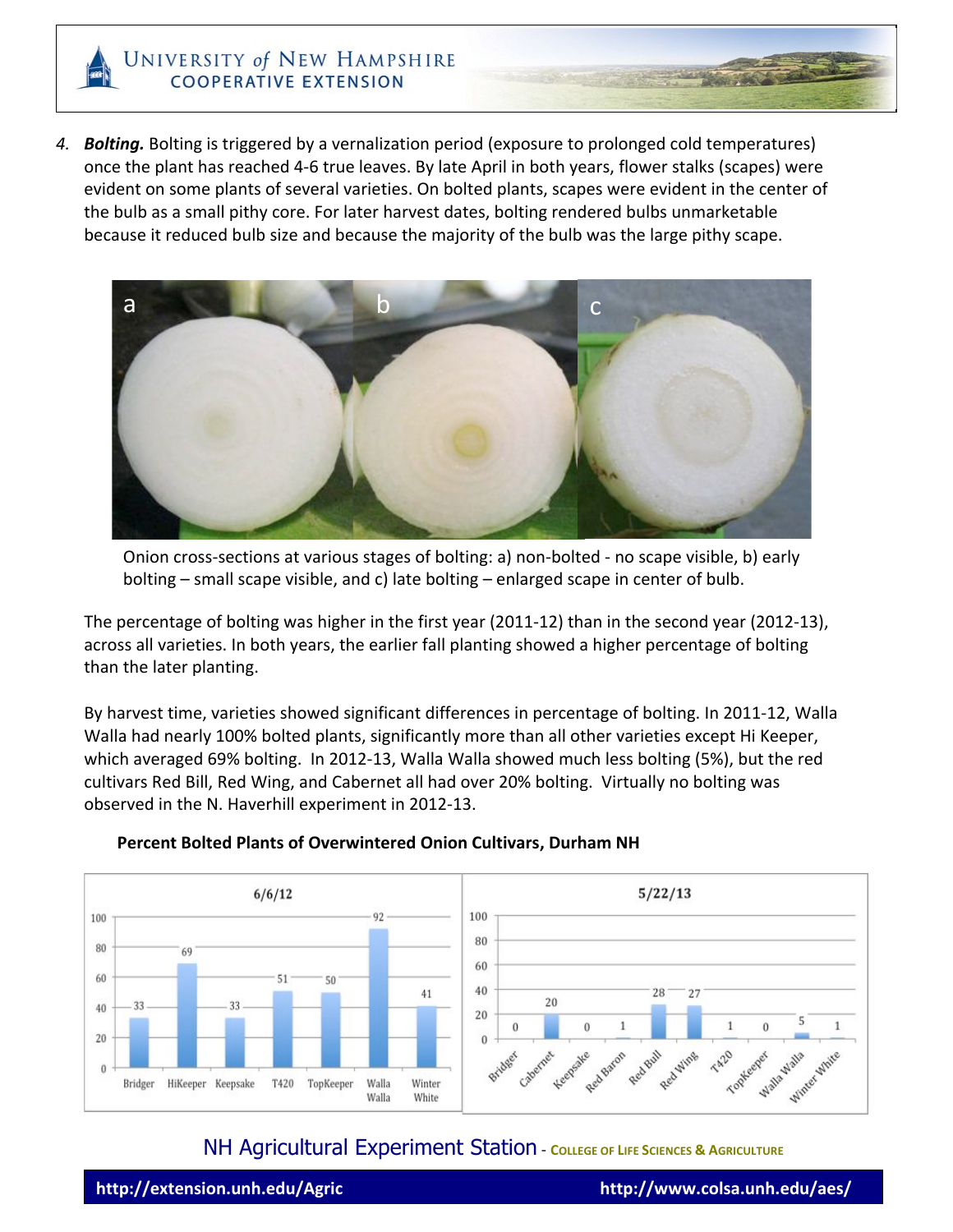

5. Varieties. Winter White Scallion (T) is a hardy non-bulbing scallion, which was grown because of its hardiness, but was not expected to bulb. It did not produce bulbs, but instead produced long white leek-like shanks that had a slight enlargement on the bottom. It could be creatively marketed as an oversized scallion in the spring, but not as a typical bulbing onion.

*Walla Walla (SW)* is a long-day sweet onion commonly fall-planted in the Pacific Northwest as an overwintering onion. In the first year of our trial, it bolted quickly and did not produce large bulbs, perhaps because it bolted before our days reached the 14-16 hour daylength required to initiate bulbing. In the second year of our trial, Walla Walla produced very nice bulbs and did not show a high percentage of bolting.

*Top-Keeper (T), Hi-Keeper (T), T-420 (JSS), Keepsake (T) and <i>Bridger (JSS)* are yellow storage varieties that produced high quality bulbs in our production system. These varieties varied in their tendency to bolt and in overall bulb size, but all produced marketable early onions.

Red onions were included only in the second year of the evaluation, 2012-13. *Red Wing (JSS)* and *Red Bull (JSS)* are red storage onions, *Red Baron (*T) is a red scallion, and *Cabernet* (JSS) is an early summer red onion. Of these, Cabernet was the only one that produced marketable bulbs, but it exhibited a relatively high percentage of bolting (20%).

6. **Bulb Size.** In 2011-12, two varieties did not form large bulbs: Walla Walla and Winter White Scallion. For the other five varieties, bulbs began to form in April and continued to enlarge until our final harvest on Jun 6. Average bulb diameters ranged from 2-2.5" on May 12, from 2.6-3" on May 24, and from 3-3.25" on Jun 6. Weight of trimmed bulbs for these five varieties ranged from 4-5.5 oz on May 12, and from 5.5-7.5 oz on May 24.



**Bulb Diameter (inches) Over Time of Overwintered Onion Cultivars, 2011-12**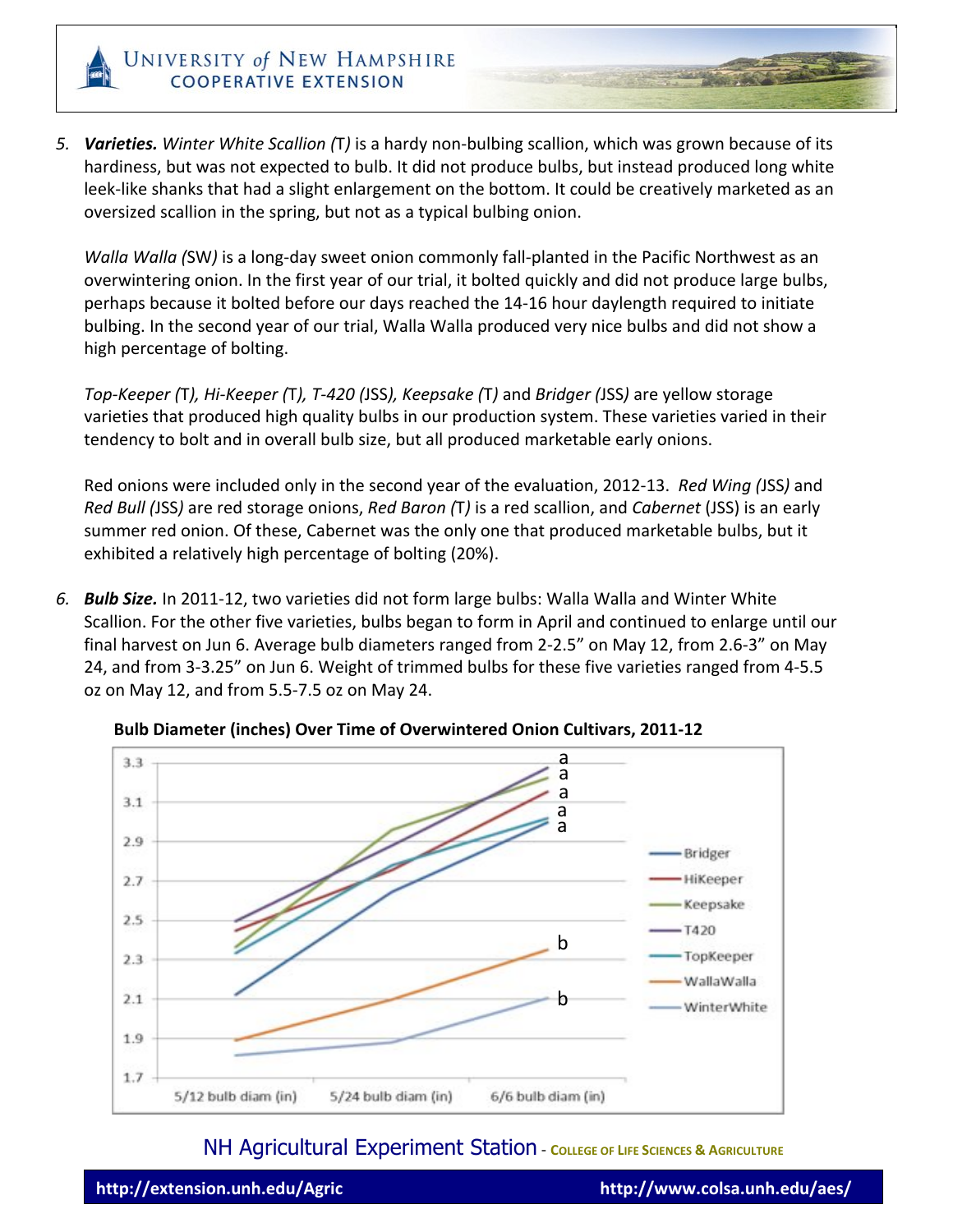In 2012-13, bulbs of all varieties enlarged over time, but four varieties did not form large bulbs (>2.25 in): Red Baron, Red Wing, Red Bull and Winter White. The remaining six varieties formed large bulbs by our final harvest on June 20, with weight of trimmed bulbs ranging from 6.6 to 10 oz at that time. Average bulb diameters of these larger varieties ranged from 1.7-2" on May 22, from 1.8-2.5" on June 3, and from 2.6-3.1" on June 20.



In 2012-13, two varieties were grown in North Haverhill (zone 4B). Both Bridger and Walla Walla bulbed nicely, and large (3" diameter) bulbs were ready for harvest by June 13.

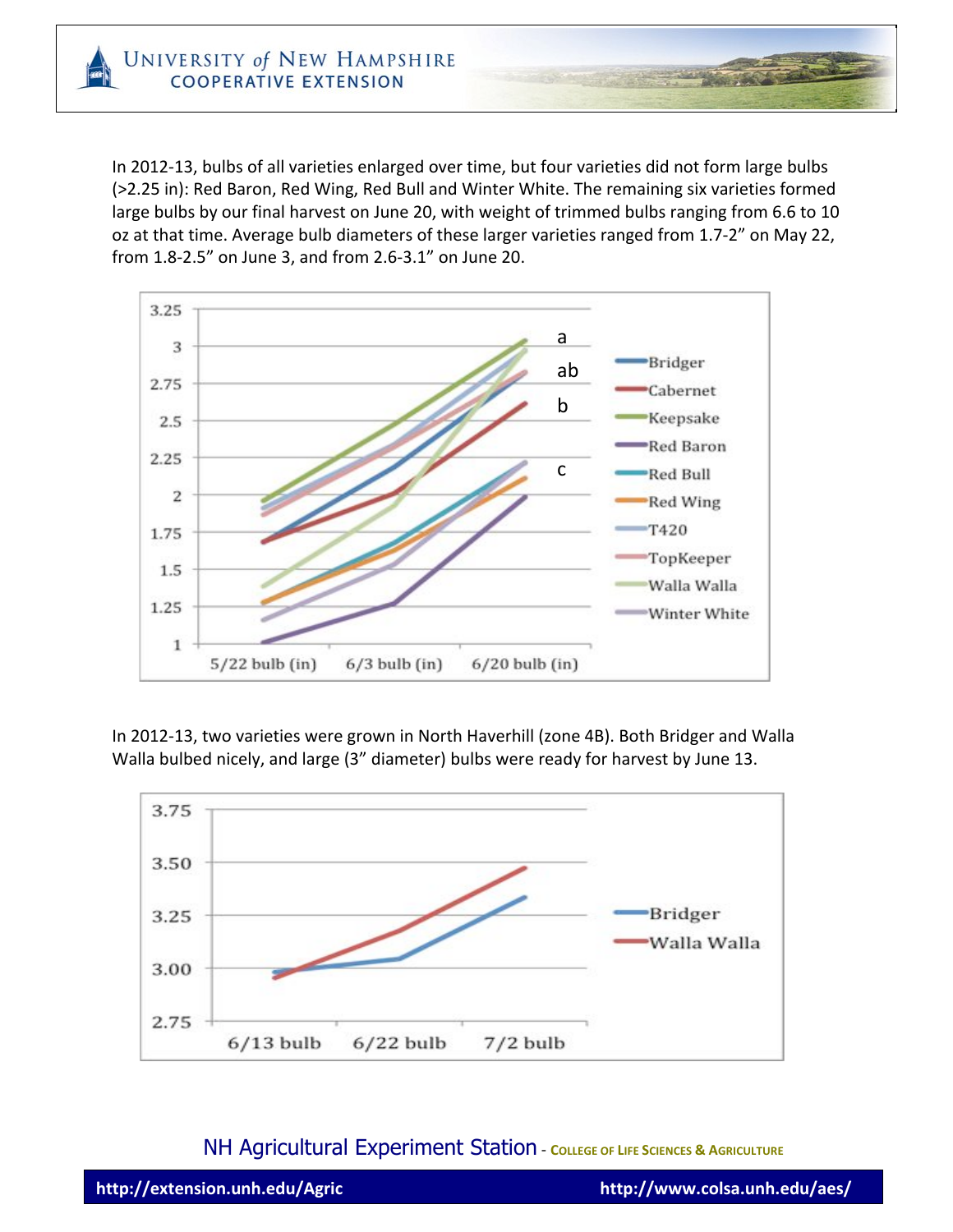

7. **Planting Date.** Fall planting date had an effect on survival, spring vigor, time to maturity, and percentage of bolting in the spring. Seeding early (mid-August vs. mid Sept.) resulted in more fall growth – which translated into a higher chance of bolting in the spring. However, the earlier planting was more vigorous in the spring and produced marketable bulbs (if plants didn't bolt) sooner. To some extent, there is no 'ideal' planting date because performance will depend on the fall weather (long and warm vs. short and cold), which is inherently unpredictable. As a result, we recommend that you experiment with planting dates in your own conditions to finetune dates, and use our results only as a guideline.

**Conclusions:** We experienced good success with overwintering onions. Low tunnels provided a protected environment that allowed onions to grow well over winter in Durham, NH (USDA hardiness zone 5B) and in N. Haverhill NH (zone 4B). With both mid-August and mid-September seeding dates, onions were ready for harvest in late May-early June. Bulbs continued to increase in size until late June. The varieties TopKeeper, Hi-Keeper, Keepsake, Bridger and T420 produced nice bulbs in both years; Walla Walla did well in one out of the two years. Of the red varieties evaluated, Cabernet performed best, but it did show a significant percentage of bolting. Planting later in the fall appears to reduce the chances of spring bolting, but there is a tradeoff - the bulbs are also smaller and slightly later to mature. With any questions, please contact Becky Sideman at becky.sideman@unh.edu or call 603-862-3203.

Onions in low tunnels throughout the seasons.